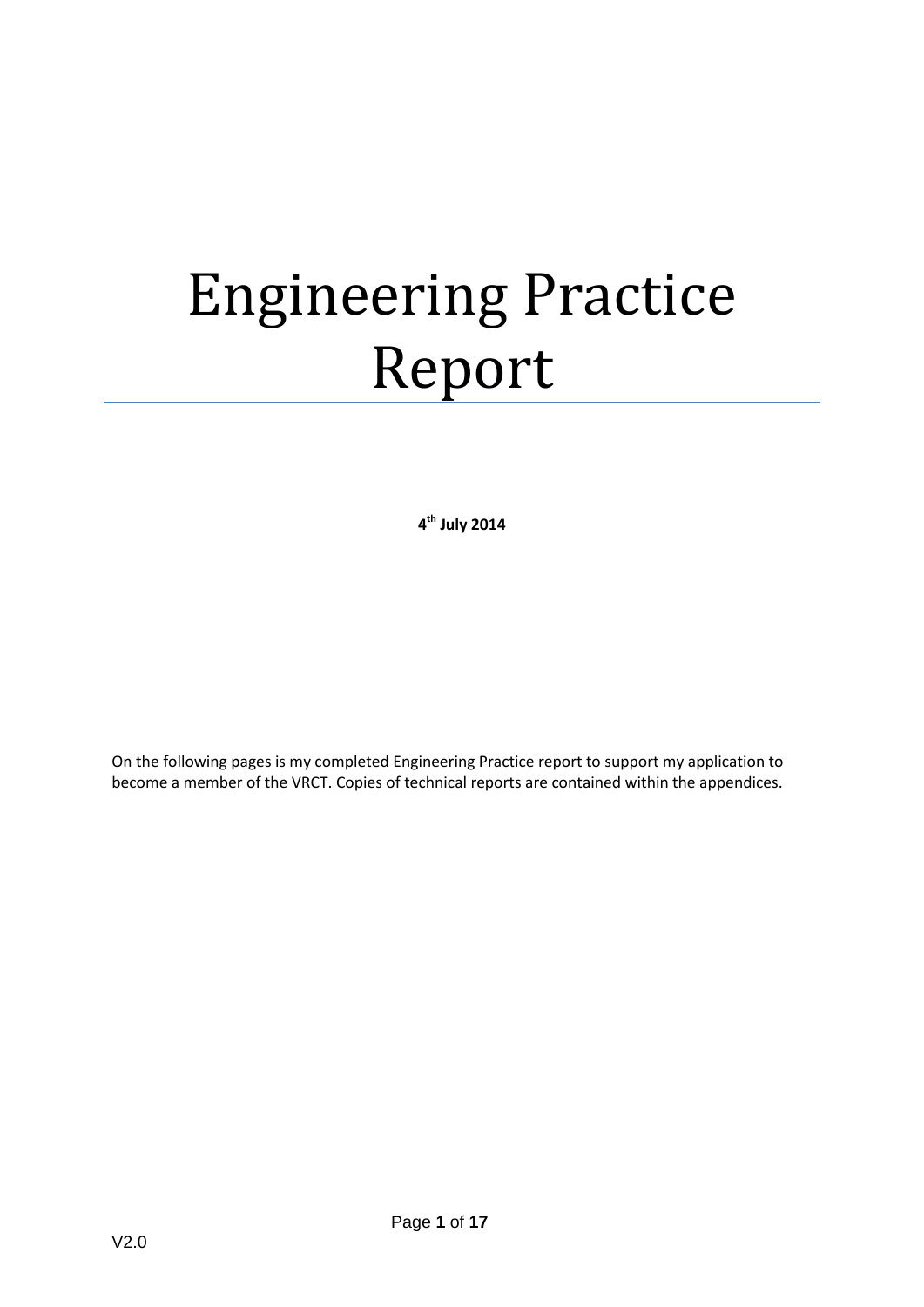## **Engineering practice report**

In my role at XXXX Hospitals NHS Foundation Trust I am responsible for the maintenance and repair of complex medical devices.

I am the lead clinical technologist for the Neonatal Unit at the hospital and as such act as the technical link between my department (Clinical Engineering) and the clinical staff and management on the SCBU unit. **(A8, C1, D1, E1)**

It is my routine duty to provide technical guidance and assistance to staff both in the SCBU unit and across the Trust as a whole.

I am responsible for the acceptance testing and commissioning of complex medical equipment and for the decommissioning and disposal of old and obsolete equipment. **(C3, C9)**

I am routinely involved in the decision making process behind medical device assessment, testing and procurement and often provide an introspective on the technical connotations and

consequences of selecting devices for use. I am often required to produce documentation to assist users of medical devices as well as technical and clinical protocol sheets. **(A3, A5, A8, A9, B1, C1, C2, D1, D2, D3, D4)**

#### It is my daily responsibility to conduct planned preventative maintenance (P.P.M.) on a range of complex medical equipment as well as providing responsive breakdown cover in the event of device failure. I use my technical experience to diagnose and repair devices in, often, high pressure environments, to reassure clinical staff to the validity of repairs and to the behaviour of devices in use. **(A5, B1, B3, B4, C5, C6, C7, D1, D2)**

I am responsible for the sub/annual service of a wide range of medical devices and this includes testing and calibrating devices to manufacturers dictated standards using calibrated and verified test equipment. See appendix 4 for job examples. **(A3, B1, B4, C4, C5, C6)**

It is my role to organise loan equipment for hospital departments when devices need to be removed from service for extended periods of time, or which need to be sent to manufacturers for repair, it is also my responsibility to check repairs done by these manufacturers to ensure that all medical devices returned to service are of safe and suitable standard. **(B2, B3, B4, B5, C2, D2)** I work in an ISO: 9001:2008 accredited department and as such all of my work is verified to be compliant with this quality system. Within this quality accreditation system I am routinely required to conduct quality system audits to ensure the continuing compliance of the system. **(A3, B1, C10)** I am both Manual Handling risk assessor and Display Screen Equipment User risk assessor for my department. In the course of these roles I am required to undertake various competence based assessments of other staff members and to deliver both corrective and preventative training to the staff in my team. **(A2, A5, A8, D1, E1)**

It is my responsibility to maintain accurate digital equipment records, equipment risk assessments and manual handling/DSE risk assessments in line with Trust and quality system requirements. **(A2, A6)**

I am responsible for identifying and ordering spare parts to both facilitate repairs and to enable an effective PPM schedule. **(A5, C3)**

I have a strong commitment to continued professional development and academic achievement. I am currently studying for my MSc at XXXX University

I am a member of the Institute of Healthcare Engineering and Estate Management (IHEEM) and am also registered as an Engineering Technician with the Engineering Council. I abide by and conform to all applicable codes of conduct from these institutions. **(E1)**

In my role I am committed to fulfilling the requirements of the Good Scientific Practice requirements. I use this document to ensure all aspects of my professional conduct are appropriate and delivered effectively. **(E1)**

I work within and fully understand the ISO: 9001:2008 quality management system and often undertake audits of this system's effectiveness.

I am responsible for delivering both technical and user based training on a wide range of medical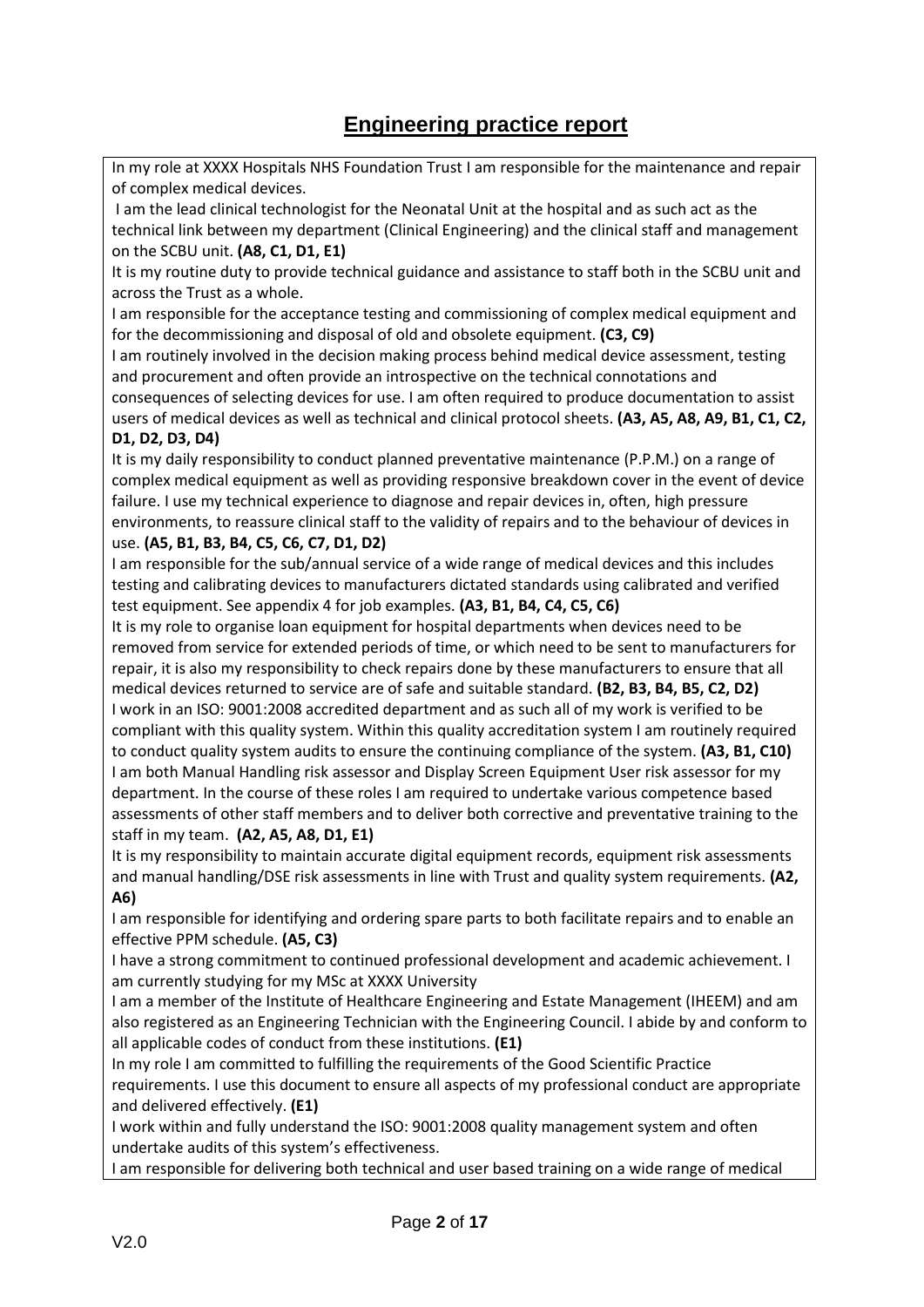devices to a wide range of audiences, from nursing staff to consultants and surgeons. **(A5, A8, D1)** It is my remit as a senior member of staff within my department to train and guide junior staff members, to oversee and delegate work to them and to assist in their career progression as far as possible. **(A8, E1)**

I understand the need to put the patient first in all aspects of my work and to continuously develop my professional practice. **(E1)**

I am committed to developing both my scientific and my technical practice capabilities and have a CPD record to support this. **(E1)**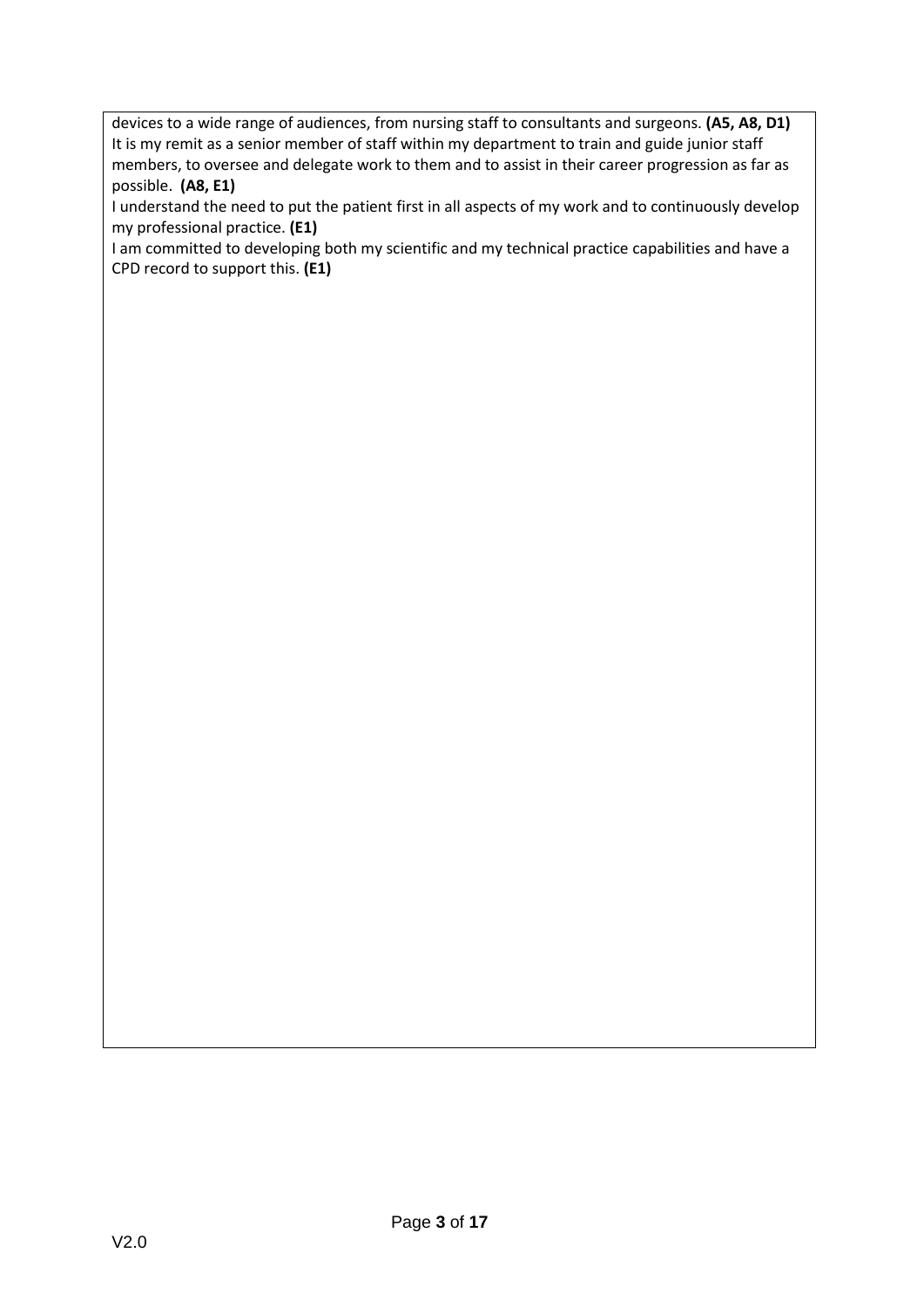In March 2013 the Neonatal Unit at XXXX Hospitals NHS Foundation Trust undertook a substantial upgrade process.

This process included a complete re-fit and upgrade of existing facilities, a reallocation of available clinical space, a re-purposing of other useable space and a substantial new build process.

The overall achievement of this process was that the unit increased its bed space capacity from 29 to 33 beds (cots) with an increase in space for each patient, an upgraded patient and family experience and a larger, more well equipped workspace for the staff operating the unit.

In my role at XXXX Hospitals NHS Foundation Trust I am the lead technician for the Neonatal Unit, I act as the departmental technical link and as such offer advice and guidance on all aspects of medical device procurement, acceptance, set up, testing and repair.

Throughout the refurbishment process I was required to frequently attend the Unit to provide technical support regarding the new and existing medical equipment, its use, its installation and it's commissioning.

It was also necessary to select and procure a new patient monitoring solution for the unit. I was heavily involved in this process.

The technical report for this project is attached in appendix 1 of this report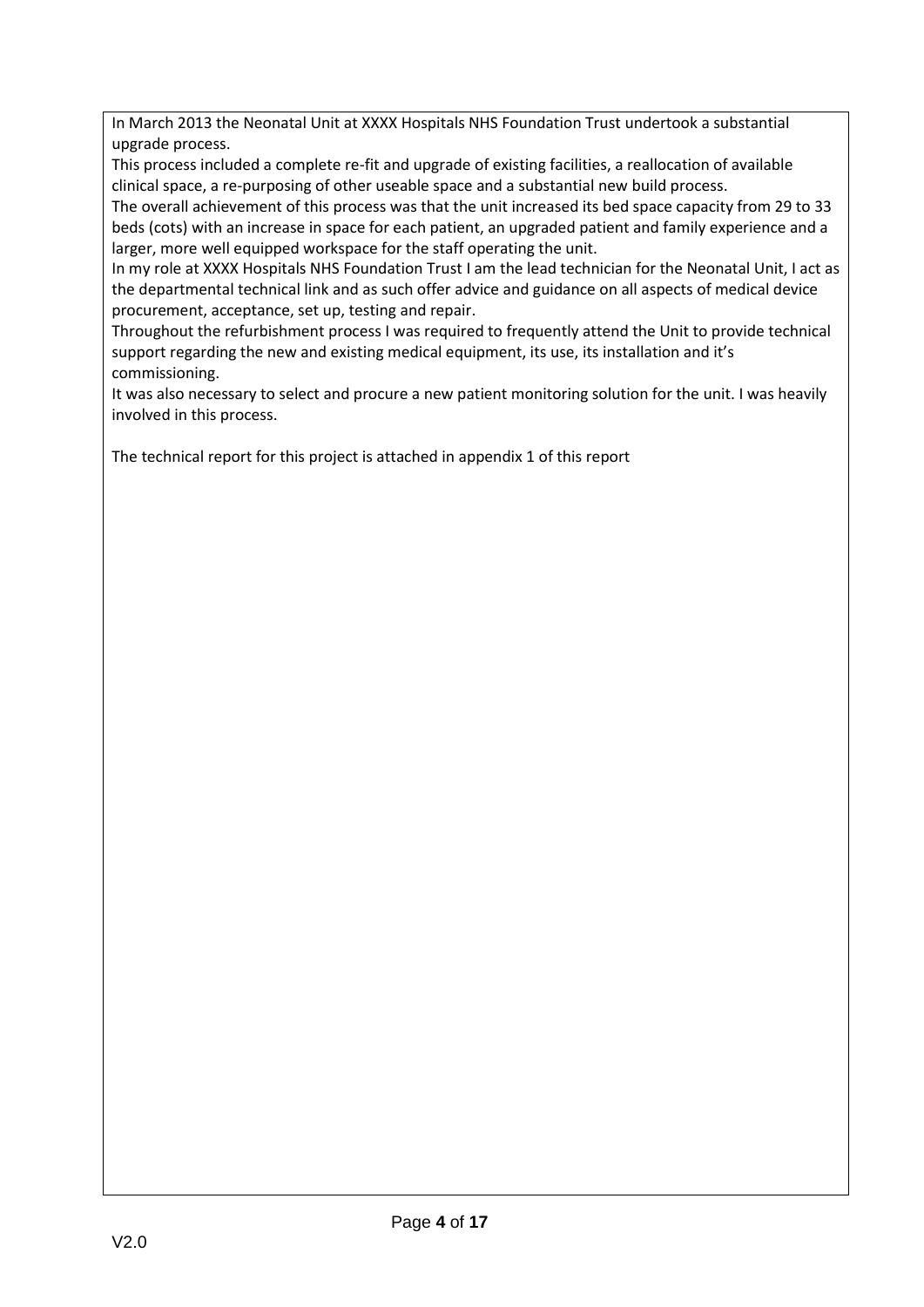In August 2013 it was noticed that XXXX Hospitals NHS Foundation Trust Neo-Natal unit's Draeger C2000 incubators were having a high level of humidity failure events.

These failures endangered the neonates receiving therapy in the incubators, leaving potentially very serious consequences, and causing major disruption of the service delivered. The severity of these failures mandated that an incident report be produced and submitted via the Trusts incident reporting system.

As the lead for the Neonatal unit it was my responsibility to initiate, investigate, report on and rectify all issues surrounding these failures. I reported the failures to my line manager who agreed with my decision to report the incident formally. Once the incident was reported I was assigned as the investigator for the issue.

The technical report for this incident is attached in appendix 2 of this report.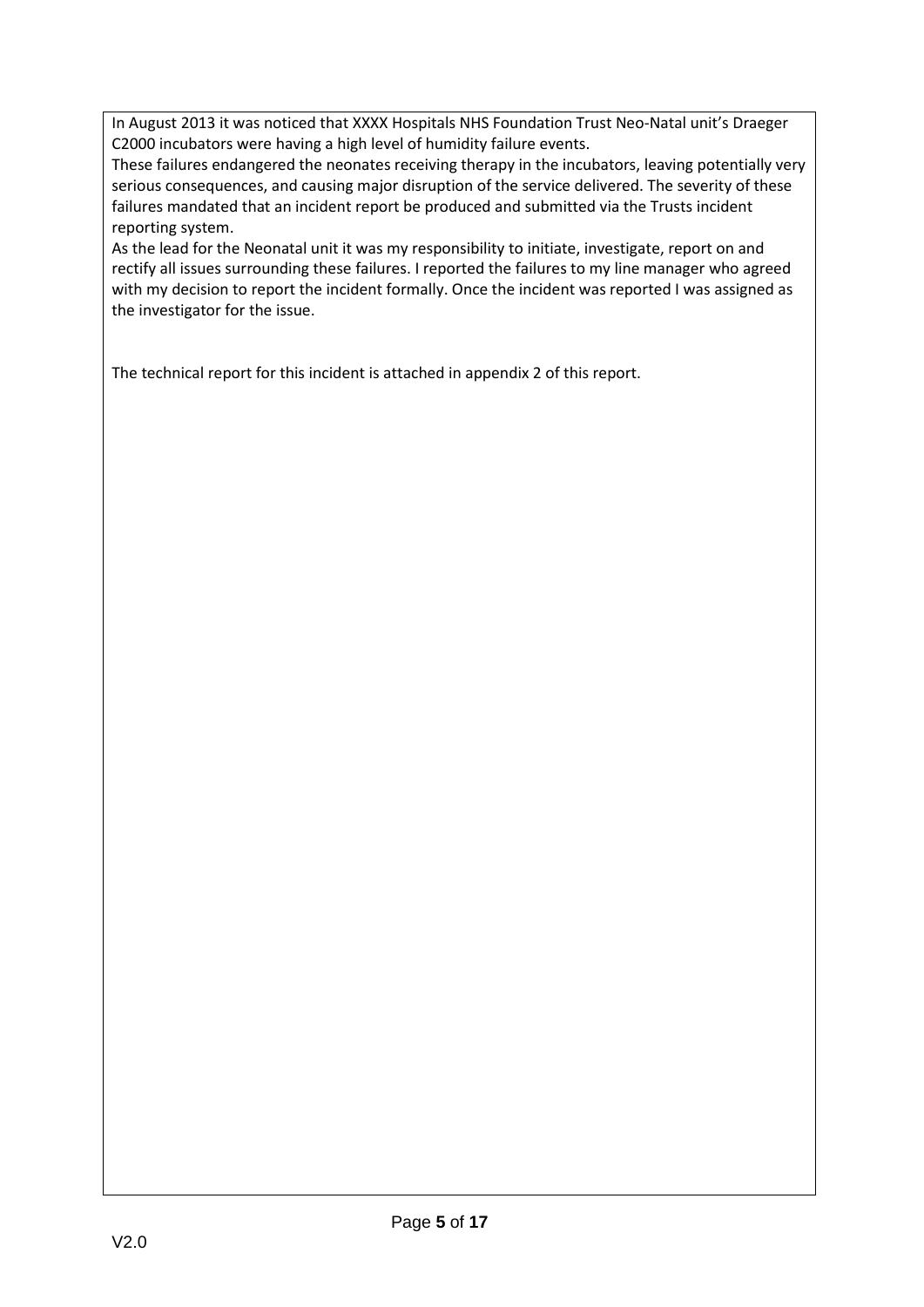In April 2013 I was contacted by Consultant Neonatologist Dr. Y of the Neonatal Unit at XXXX Hospitals NHS Foundation Trust. Dr. Y required that an analysis of baby warming techniques available to him on the Neonatal unit be carried out in order to attain a comparison of which of the methods were most effective.

I suggested that a comparison could be drawn by using a calibrated digital thermometer to test the effectivenes of each method in warming a 1L sailine soulution bag (simulating a patient mass) over 120 minutes. As a bechmark I would also run a background test to monitor the temperature of the solution as it warmed at room temperature.

The test would require controlled circumstances and identical environments to ensure that the warming methods checked were scientifically accurate.

The technical report for this investigation is attached in appendix 3 of this report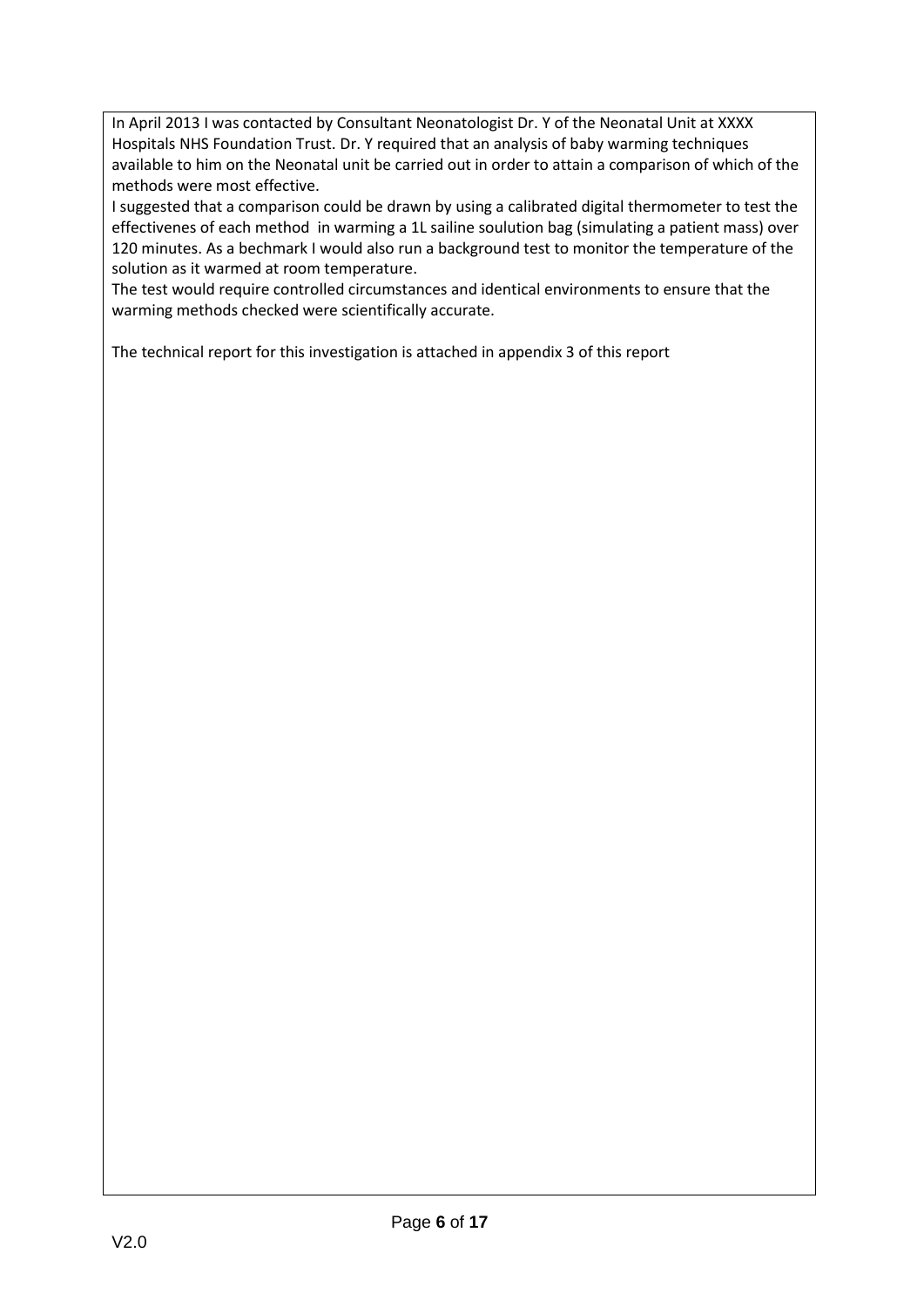Appendix 1:

## **Neonatal Unit new build report**

#### **Introduction**

In March 2013 the Neonatal Unit at XXXX Hospitals NHS Foundation Trust undertook a substantial upgrade process. This process included a complete re-fit and upgrade of existing facilities, a reallocation of available clinical space, a re-purposing of other useable space and a substantial new build process. The overall achievement of this process was that the unit increased its bed space capacity from 29 to 33 beds (cots) with an increase in space for each patient, an upgraded patient and family experience and a larger, more well equipped workspace for the staff operating the unit.

In my role at XXXX Hospitals NHS Foundation Trust I am the lead technician for the Neonatal Unit, I act as the departmental technical link and as such offer advice and guidance on all aspects of medical device procurement, acceptance, set up, testing and repair. **(A5)** Throughout the refurbishment process I was required to frequently attend the Unit to provide technical support regarding the new and existing medical equipment, its use, its installation and it's commissioning.**(A5, C8, E1)**

#### **Movement Process**

It was necessary, throughout the build, to remove and reposition medical equipment within a changing, challenging environment. This work required that new cot spaces be 'created' where there were previously no spaces allocated/available. In creating these new spaces it was necessary to undertake a number of risk assessments to ensure that the new environment was safe and suitable for use in such a critical care area. These risk assessments also had to be tailored to the fact that the created spaces were 'ad-hoc' and temporary. **(A1, A2, A5, A6)** I undertook these assessments on a daily basis throughout the build process.

As each cot space was moved and re-created it was essential that a full clean of the area and equipment was completed, this is standard procedure in a hospital environment, but is especially important in the Neo Natal environment due to the nature of the patients and their susceptibilities. I was involved in this infection management process on a daily basis and had to be keenly aware of infection control procedures.

#### **Replacement monitors**

The new build process also, coincidentally, coincided with the need to replace a substantial quantity of the departmental Patient Monitoring devices, these monitors were to be replaced under XXXX Hospitals NHS Foundation Trust's 'Capital Replacement Program' this is a program that aims to replace and replenish high value medical devices at the end of their working life cycle. It was necessary for me, in my role as technical lead, to liaise with the senior medical practitioner staff, consultants and medical device manufacturers to facilitate trials of possible replacement monitors.**(A3, A4, B2, C2, D2)** This entailed having manufacturers provide devices to site for a two week trial to provide time for the medical staff on the unit to experience the monitors and to form opinions on the available choices. We trialled 4 different manufacturers (with a total of 7 different monitors) across three months, at the end of the trial period I attended a meeting of senior staff to try and come to a consensus on the replacement monitors to be purchased. We compared the devices on numerous factors including – functionality, ease of use, configurability, screen size, connectivity, ease of maintenance and cost. After this meeting, in agreement with all parties, it was decided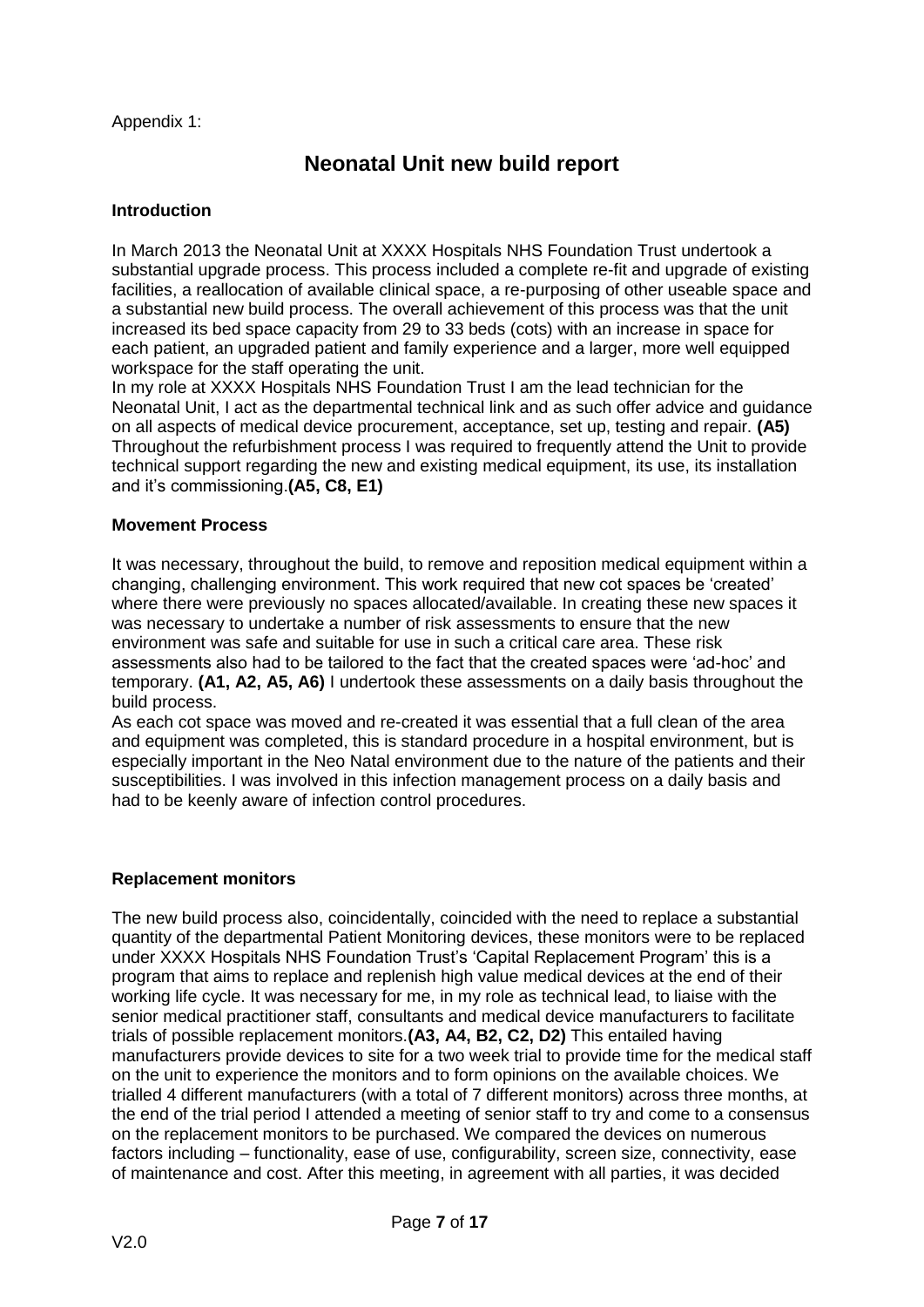that we would purchase the Philips MX700 Patient Monitoring system. My role in the process was to advise on the technical aspects of the replacement procedure, this involved comparing and advising on the technical abilities of each monitor, their repair processes, their reliability, their ease of use and their connectivity. My opinion was counted toward the overall consensus on the replacements. **(E1)**

Once the replacements had been decided on it was my responsibility to order the new monitors.**(A3, C1)** This ordering process required that I liaise with Philips Healthcare to ensure that delivery dates could be met and that the device install team (for networking) could attend at the correct juncture in the new build process. **(A4)** Once I had all of the assurances needed from Philips Healthcare I placed the order for 10 new patient monitors through my departmental standard ordering process. I continued to liaise with Philips Healthcare throughout the ordering process to ensure that delivery times remained on target. All of the monitors were delivered in time for acceptance into the new build environment. Upon delivery of the monitors I was required to carry out an acceptance testing procedure, this involves unpacking and assembling the device, checking for any transit damage, asset registering (asset labels are required for any device with a value of more than £5000) and equipment database labelling, functional testing and electrical safety testing. These tests all need to be carried out prior to a device being released into use. **(A3, A4, B3, C1, C3)** It was also my responsibility to ensure that the XXXX Hospitals NHS Foundation Trust training requirements were met. The training policy states that more than 70% of staff in a department must be trained and competent in the use of a device before it can be released for use. To ensure that the 70% target was achieved in time for the 'Go Live' date for the new unit I was required to liaise with the technical trainer at Philips Healthcare and ensure that she attended the Neonatal Unit several times throughout the process to capture as many trainees as possible. **(A3, A8, D1)** This also required negotiating that the trainer visited in the evening as early in the morning, so as to train staff members who happened to be working night shifts etc. I negotiated to have two 'demonstrator' monitors delivered for a loan period, so that the clinical staff on the unit could become familiar with the use and layout of the new monitors, so as to alleviate any teething problems that may arise once the new monitors are used in a live environment, these monitors were duly delivered and accepted under a loan indemnity agreement. I also liaised with the Philips Healthcare trainer to have copies of all training records forwarded to me so that I could enter them, digitally, on our electronic equipment inventory (E-Mat) system's training sector. During this period I underwent both user and full technical training on the MX700, this ensured that I could confidently act as a technical lead for the devices in the unit, acting as a key trainer for the technical (non-clinical) elements of the monitors. **(A4, D1)** I was able to provide assistance with the setting up of the monitors to provide specific measurements and telemetry, as well as remote viewing and teaching staff how to access many of the monitor's new functions. Completing all of this training ensured that the department were entirely compliant with the requirements of the Trust's training policy.

Once all of these factors had been satisfied I was able to release the monitors to the unit so they could be used in the new buildings.**(A4)**

The release of the monitors required that I install the into the new nursery environment, this meant attaching a mounting solution to the existing infrastructure and setting the monitors safely and securely to the new mountings.**(A1, A8, D3)** Special considerations had to be made to this positioning as the new monitors are entirely touch screen interfaced and as such nursing staff need to be able to reach the extremes of the screen. This was a challenge due to the fact that all of the monitors need to be visible from anywhere in the nursery, which contains a lot of other equipment. The monitors needed to be high enough to be seen, but low enough to be used effectively. The solution to this was found somewhat from analysing the heights of the probable working staff members and the height of the equipment in the room, we found that the majority of users could operate the devices at a height that allowed the screen to be clearly viewed from any location. For the instances where visual contact was not possible we commissioned a 'remote view' facility within the monitors, this enabled nursing staff to bring up, in a separate window, direct display information from a monitor in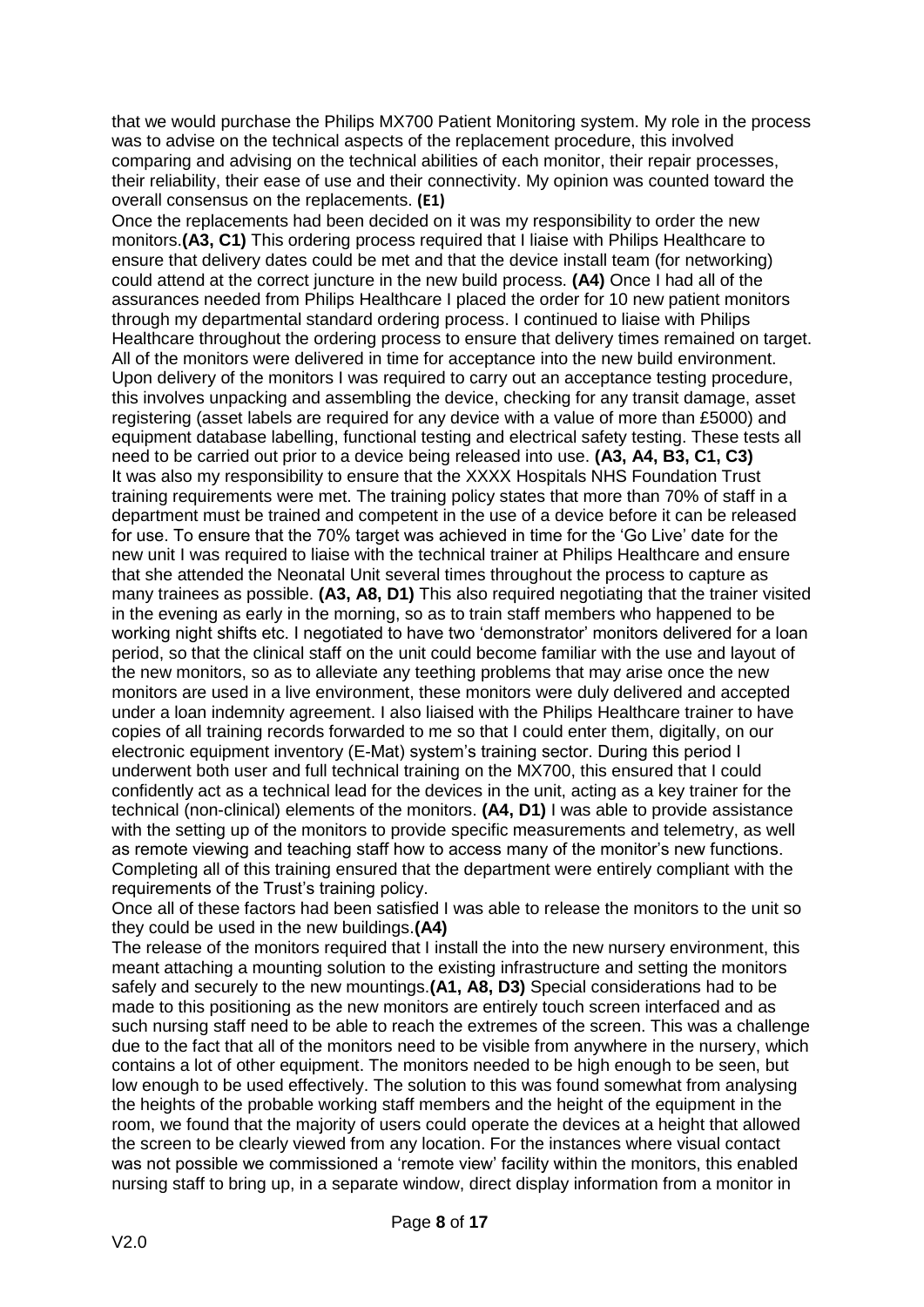another location within the department. This was deemed an acceptable solution after consultation with the senior staff members on the unit. **(D4)**

The final task in the replacement of the monitors was to remove, and dispose of, the old monitors.**(A3, A4, A9, B3)** The required that the old monitors be taken from their mountings in the current locations and decommissioned in line with our departmental procedures. The monitors were removed to the Clinical Engineering premises, all identifying markers were removed from the devices and they were removed from the Trust equipment database and asset register. The devices were deemed (after consultation with my line manager) to be of resale value and as such were sent to a specialist auction house for resale. Two of the monitors were deemed to be unsuitable to be sent to auction, so these devices were disposed of following WEEE Regulations.

Below is a copy of a risk assessment done for the purpose of this investigation – **(A1, A2)**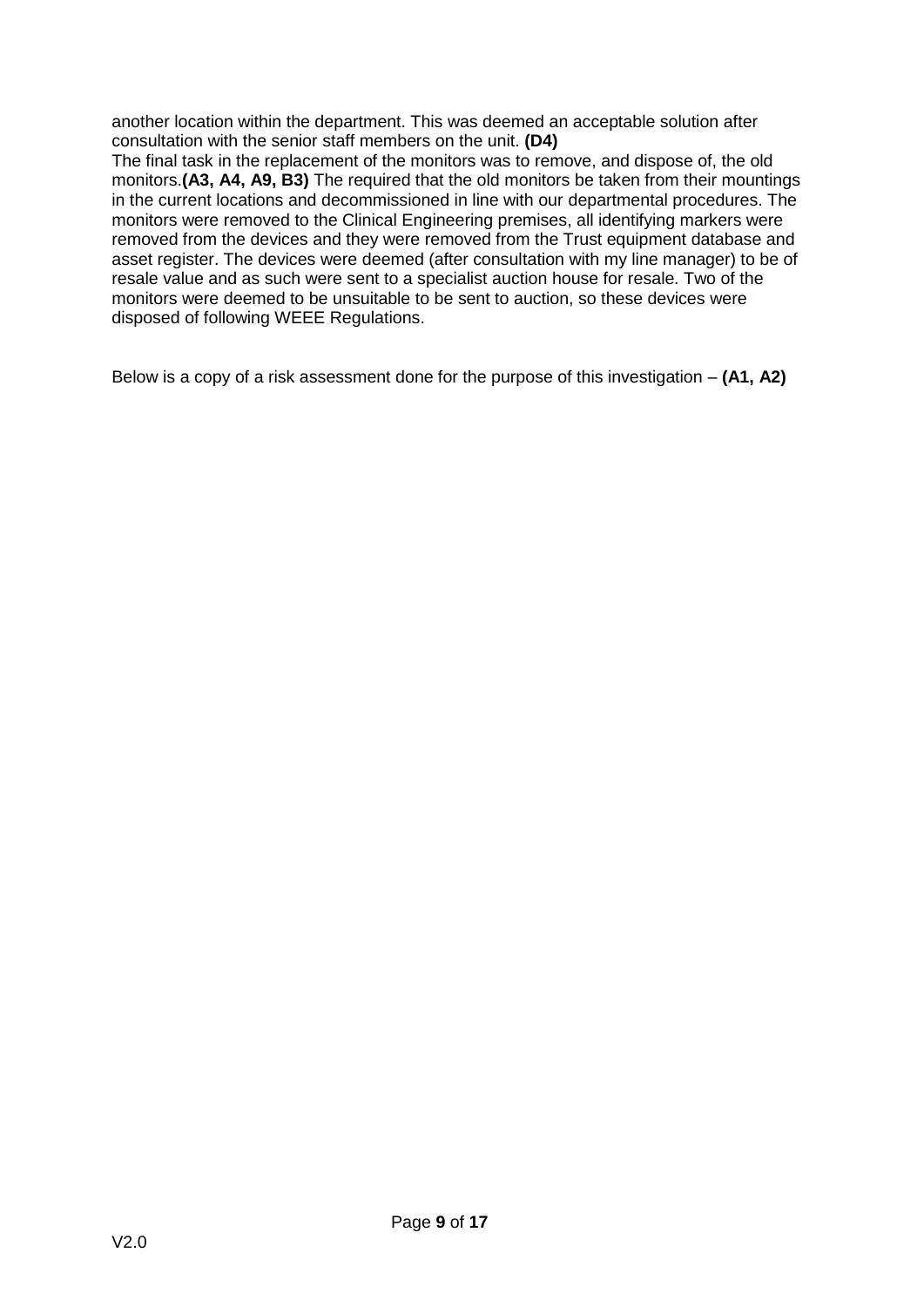## **Clinical Engineering Risk Assessment**

| Equipment Type:                                                      | Temporary cot space set up |                     |                |                                                               | Model:<br><b>Multiple</b>                                                                        |                      |              |                |  |
|----------------------------------------------------------------------|----------------------------|---------------------|----------------|---------------------------------------------------------------|--------------------------------------------------------------------------------------------------|----------------------|--------------|----------------|--|
| Hospital:                                                            | <b>BRI</b>                 |                     |                | Department/<br><b>SCBU</b><br>Location:                       |                                                                                                  |                      |              |                |  |
| Description:                                                         |                            |                     |                | Setting up temporary environments to facilitate building work |                                                                                                  |                      |              |                |  |
| Risks:<br>Manual handling, exposure to biohazard, Lifting & Handling |                            |                     |                |                                                               |                                                                                                  |                      |              |                |  |
| Author:                                                              | <b>SL</b>                  |                     |                |                                                               | 29-Apr-14<br>Date:                                                                               |                      |              |                |  |
| Type of Hazard/ Operation                                            |                            | <b>Initial Risk</b> |                |                                                               |                                                                                                  | <b>Residual Risk</b> |              |                |  |
|                                                                      |                            | Consequence         |                |                                                               | <b>Control measure/ Comments</b>                                                                 | <b>Consequence</b>   |              |                |  |
|                                                                      |                            | X<br>Likelihood     |                |                                                               |                                                                                                  | X<br>Likelihood      |              |                |  |
|                                                                      |                            | C                   | L              | R                                                             |                                                                                                  | C                    | L            | R              |  |
| Slip trip or fall, same level                                        |                            | 2                   | $\overline{2}$ | $\overline{4}$                                                | Good working practice, clear<br>working area                                                     | $\overline{2}$       | 1            | $\overline{2}$ |  |
| <b>Contact with Electricity</b>                                      |                            | 2                   | 1              | $\overline{2}$                                                | Good working practice, no<br>working on exposed live parts                                       | 1                    | 1            | 1              |  |
| Manual handling/ lifting                                             |                            | 3                   | 2              | 6                                                             | Mandatory E Learning and<br><b>Practical Manual Handling</b><br>Training carried out             | 3                    | 1            | 3              |  |
| Exposure to harmful Substances (Coshh)                               |                            | 1                   | 1              | $\overline{1}$                                                | Good working practise, use of<br>PPE                                                             | 1                    | 1            | 1.             |  |
| Exposure to Biohazard                                                |                            | 3                   | 1              | 3                                                             | Not working on contaminated<br>equipment, Follow local<br>guidelines and policies, use of<br>PPE | 3                    | 1            | 3              |  |
| Sharps Injury                                                        |                            | 1                   | 2              | $\overline{2}$                                                | Good working practise, E<br>learning training                                                    | 1                    | 1            | 1.             |  |
| Risk to Patient/ User                                                |                            | 3                   | 2              | 6                                                             | Follow local guidelines and<br>policies, Liase with users                                        | 3                    | 1            | 3              |  |
| Working in confined spaces                                           |                            | 1                   | 1              | 1                                                             | Good working practise                                                                            | 1                    | $\mathbf{1}$ | 1.             |  |
| Working in restricted areas                                          |                            | 1                   | 3              | 3                                                             | Coordination and assistance<br>from users                                                        | 1                    | 1            |                |  |
| working with restrictive posture                                     |                            | 3                   | 2              | 6                                                             | Mandatory E Learning and<br><b>Practical Manual Handling</b><br>Training carried out             | 3                    | 1            | 3              |  |
| Working above shoulder height                                        |                            | 2                   | 1              | $\overline{2}$                                                | Mandatory E Learning and<br><b>Practical Manual Handling</b><br>Training carried out             | 1                    | 1            | 1.             |  |
| Lone working                                                         |                            | 1                   | 5              | $5\overline{5}$                                               | Coordination and assistance<br>from users                                                        | 1                    | 1            | 1.             |  |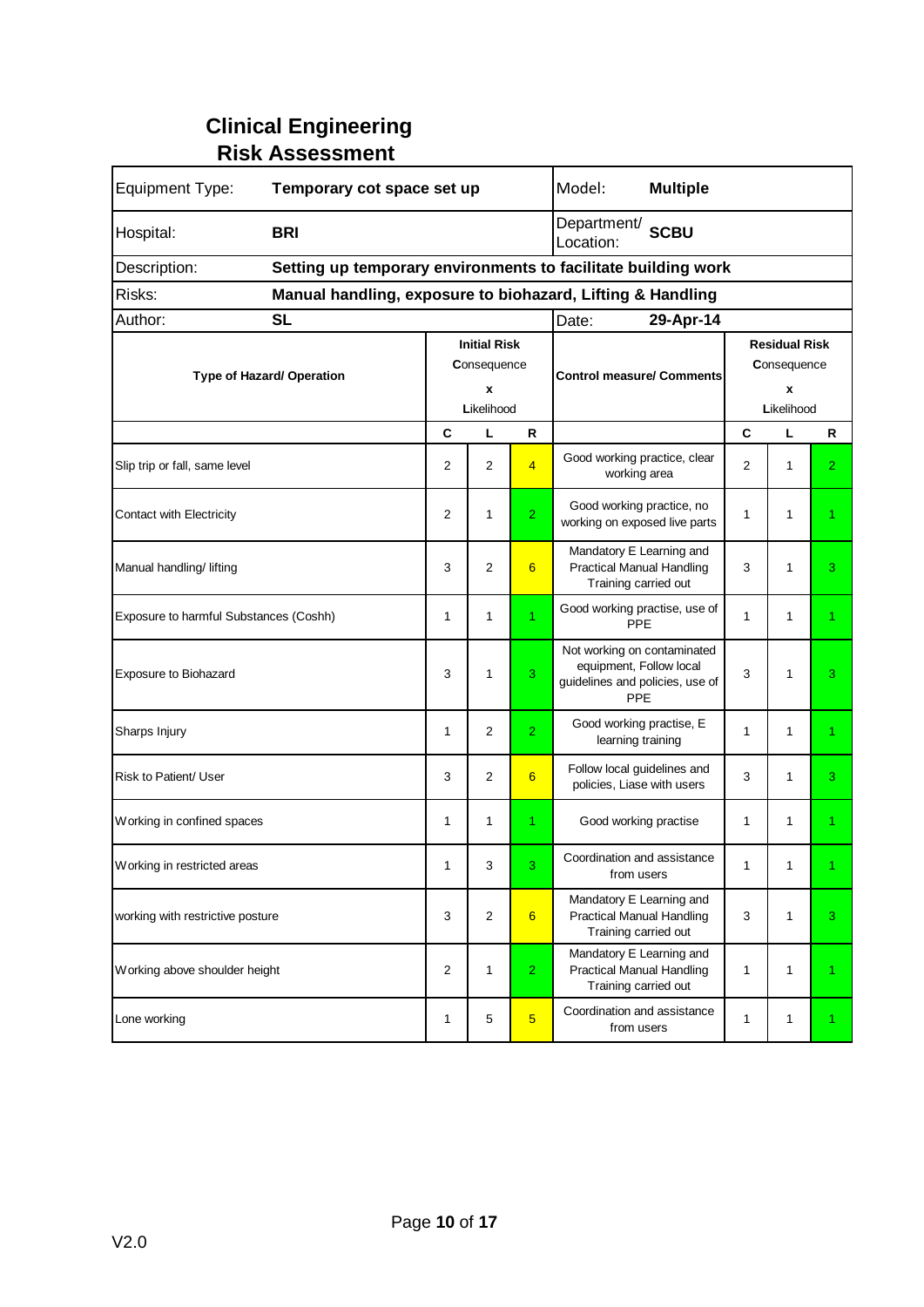Appendix 2:

## **Neonatal Unit Incubator humidity incident report**

#### **Introduction**

In August 2013 it was noticed that XXXX Hospitals NHS Foundation Trust Neo-Natal unit's Draeger C2000 incubators were having a high level of humidity failure events. These failures endangered the neonates receiving therapy in the incubators, leaving potentially very serious consequences, and causing major disruption of the service delivered. The severity of these failures mandated that an incident report be produced and submitted via the Trusts incident reporting system. **(A7)**

As the lead for the Neonatal unit it was my responsibility to initiate, investigate, report on and rectify all issues surrounding these failures. I reported the failures to my line manager who agreed with my decision to report the incident formally. Once the incident was reported I was assigned as the investigator for the issue. **(E1)**

#### **Investigation**

I began my investigation by liaising with the staff members on the Neonatal unit to see if there was any information to be gained from them, and to see if there were any out of the ordinary procedures being carried out at the time of failure. **(E1)** This line of enquiry was unsuccessful so my investigation turned to the actual incubator, to search for mechanical or electronic failures. During the course of this investigation I isolated the cause of the failures to be the humidification chamber and boiler within the C2000. The failures of the humidifiers were then further investigated to ascertain the true cause of the failures. **(C6)** Upon this investigation I discovered that the boiler chambers had become coated with a mineral 'scale'. This scaling was causing the heater to cut out prematurely, as the temperature sensors were not conducting heat from the water effectively.

Upon discovering this issue I contacted the manufacturer of the units to seek guidance on the matter. The manufacturer advised to check that the water being used for humidification was of the correct mineral density. I obtained a specification sheet of the required mineral content and proceeded to investigate the mineral content of the water in use in the Neonatal unit. After consultation with the neonatal department and the pharmacy department I discovered that the mineral content of the water was indeed too high, causing excess scaling of the units.

#### **Remedy**

Once the mode of failure had been identified I was able to work with the infection control team, pharmacy and the neonatal unit to procure a suitable replacement water option (distilled, rather that sterile) and oversaw its implementation into standard use. I stripped down the incubators and replaced the damaged humidifiers with new units, I then ran a series of reheating and humidification tests on each incubator to verify that the repair had been successful. This required that the temperature and humidity be checked and verified against and external measure, over a 3 hour period.**(A3, B1, B4, D2)** The external measures I used were a calibrated digital thermometer and a calibrated digital humidity meter.**(C4)** Once the performance had been verified I was required to carry out an electrical safety test before the unit went back into service, this included testing the earth bonding resistance, touch current values, earth leakage current and patient applied part leakage. All of these repairs and tests were recorded on the Clinical Engineering database for traceability purposes.

Before the units were allowed to return to service it was necessary for me to produce some guidance literature for the staff on the Neonatal unit to help ensure that the issues didn't reoccur in the future.**(A9, D1, E1)** This consisted of a guidance 'checklist' reminding staff to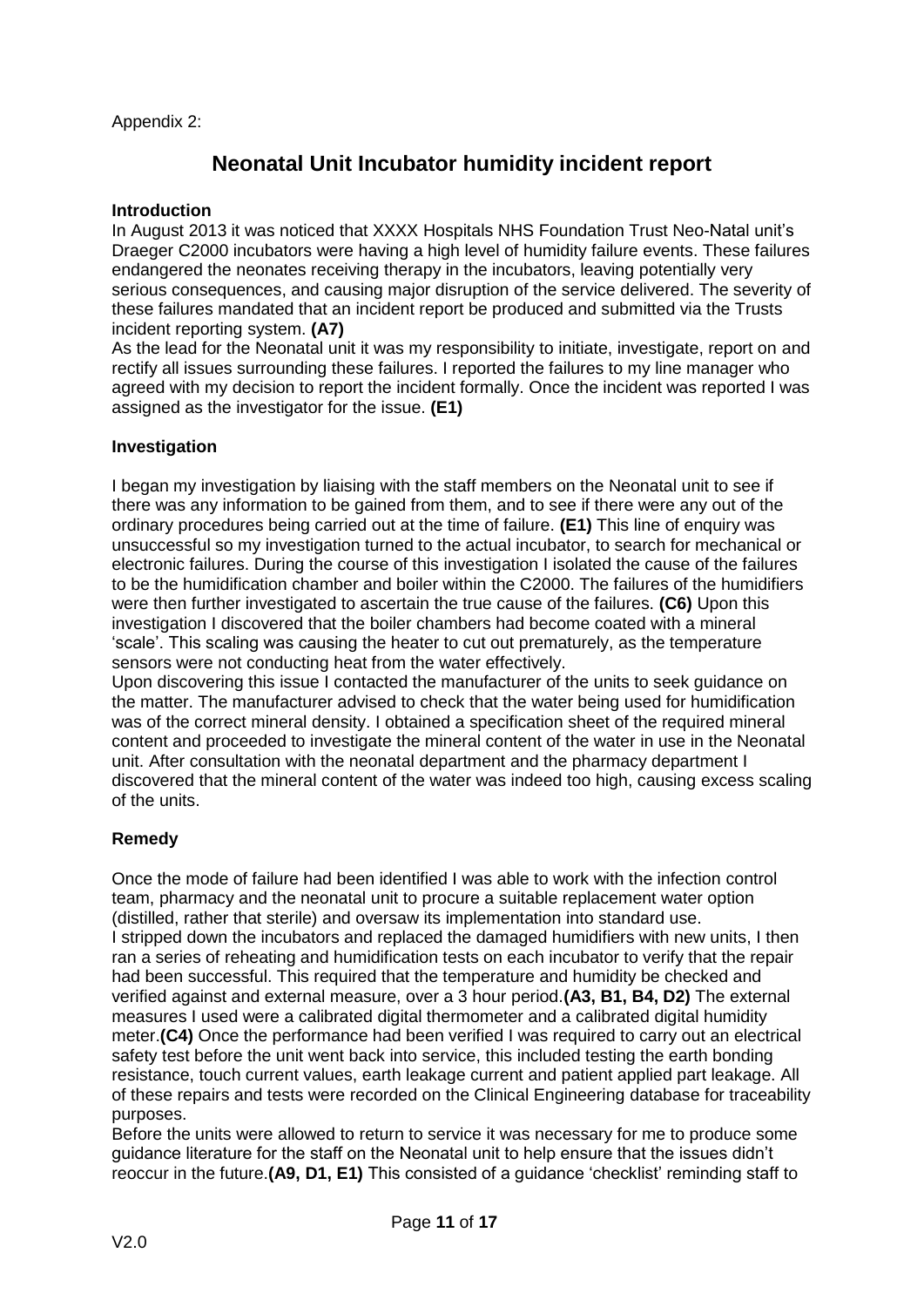ensure the water used in the humidity chambers was distilled and not just sterile. It also asks that to extend the life of the boiler units staff be vigilant against letting the boiler chambers run dry, as this puts extra strain on the heating element in the unit. Due to this guidance and the new water and boiler repairs the issue, at least in the short term, has been solved. **(A8)** The longer term performance of the humidifiers with the new water type will be audited yearly during the planned preventative maintenance visits, on this basis the incubators have just undergone the first annual service since the incident and during the course of the PPM checks carried out I found that the humidifiers are scale free and functioning as per manufacturers specification. **(A3, B1, B3)**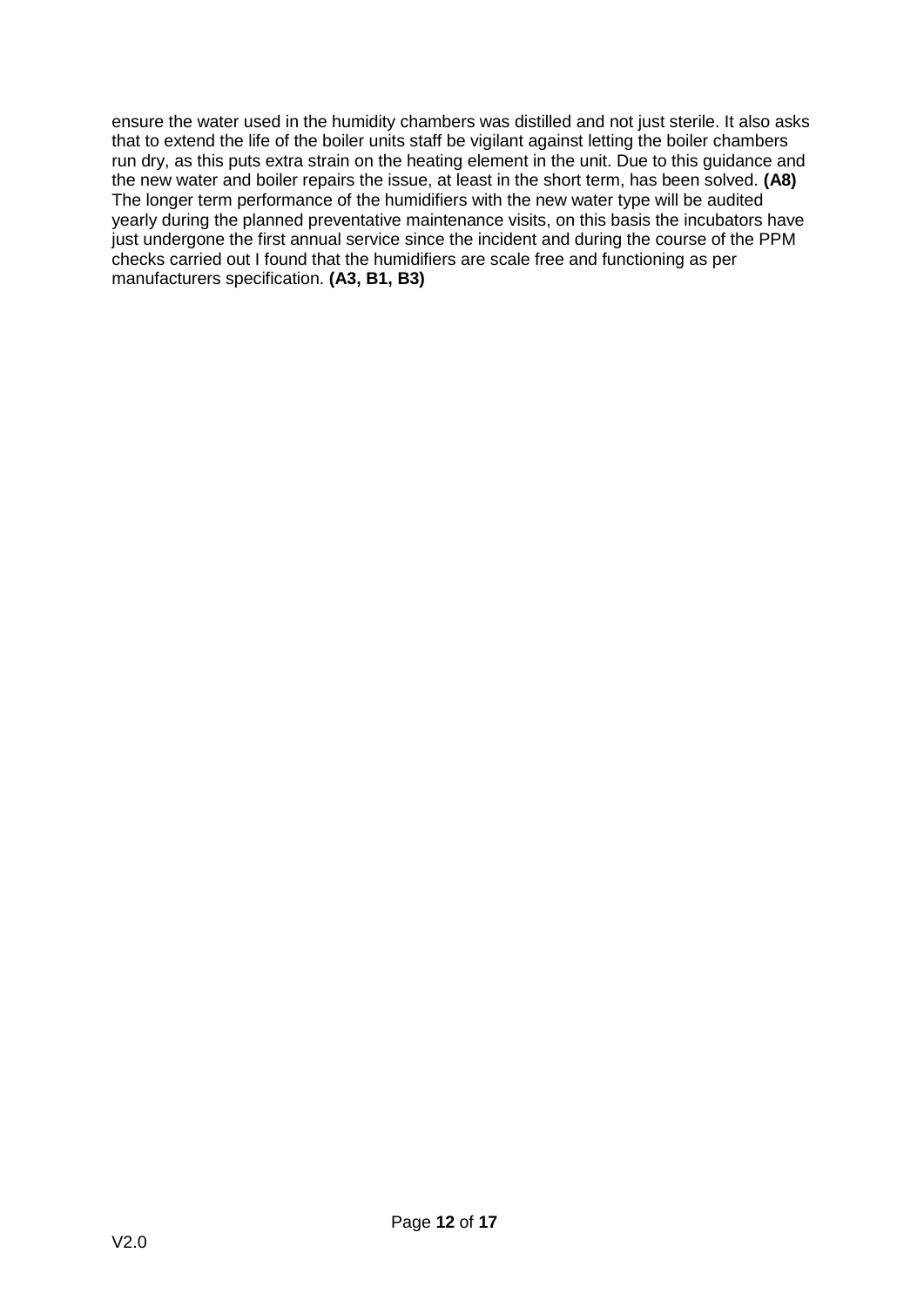Appendix 3:

## **Baby warming method analysis report**

#### **Introduction**

In April 2013 I was contacted by Consultant Neonatologist Dr. Y of the Neonatal Unit at XXXX Hospitals NHS Foundation Trust. Dr. Y required that an analysis of baby warming techniques available to him on the Neonatal unit be carried out in order to attain a comparison of which of the methods were most effective. **(E1)** I suggested that a comparison could be drawn by using a calibrated digital thermometer to test the effectivenes of each method in warming a 1L sailine soulution bag (simulating a patient mass) over 120 minutes. As a bechmark I would also run a background test to monitor the temperature of the solution as it warmed at room temperature. **(C2, E1)** The test would require controlled circumstances and identical environments to ensure that the warming methods checked were scientifically accurate.

#### **Background**

As a Trust, XXXX Hospitals NHS Foundation Trust has, historically, used an electronic device to warm infants after birth. The system we use is the Inditherm Medical CCU200 which uses a contact mat to provide electrical heating to the infant place onto the device. The alternative method available to Dr. Y was a chemical heating system known as a TransWarmer, which uses a chemical reaction to generate heat within a sealed 'gel' type pad. Both systems have to have the infant placed on top of their respective heat delivery systems, with a blanket barrier to avoid any contact burns.

#### **Investigation**

To asscertain which, if any, method was most effective for the heating of newborns it was neccesary to undertake an experiment, in controlled circumstances, to discover the most effective technique available.

I set up the experiment in an office in the Neonatal unit, away from draughts, airconditioning and strong sunlight. The experiment used 3 cots, each with a standard mattess covered in a blanket, a 1L saline bag which had been chilled to 3 degrees in the nursery fridge and another covering blanket as means of insulation. The test set up for the experiment consisted of calibrated digital thermometers insetrted onto the surface of the saline solution bag. It was ensured that each probe was 75mm from the neck of each bag so as to provide a consistent approach. **(C2, B4)** The bags were removed from the fridge at the same time, placed on the two heating sources at the same time (a third was placed onto the mattress/blanket only) and the heating systems were started simultainiously. The bags were covered with another blanket and left to warm for a little over two hours. Measurements were taken from each thermometer at 15 minute intervals throughout the process and the results were recorded in the table (Table 1) below. **(C10)** The initial temperature drop can be explained by the cooling of the temperature probe from room temperature to the temperature of the surface of the saline solution bag.

#### **Results**

Once the test had concluded I was able to plot all of the data in a table (Graph 1) to demonstrate the effectiveness of each warming technique. The clear winner was the chemical based TransWarmer system which achieved a warming of 8.6°c across the test. The Inditherm managed an increase of only 5.4°c in the same time and room temperature warming gained 3°c. **(C10)** The lack of heating gained from the Inditherm was concluded to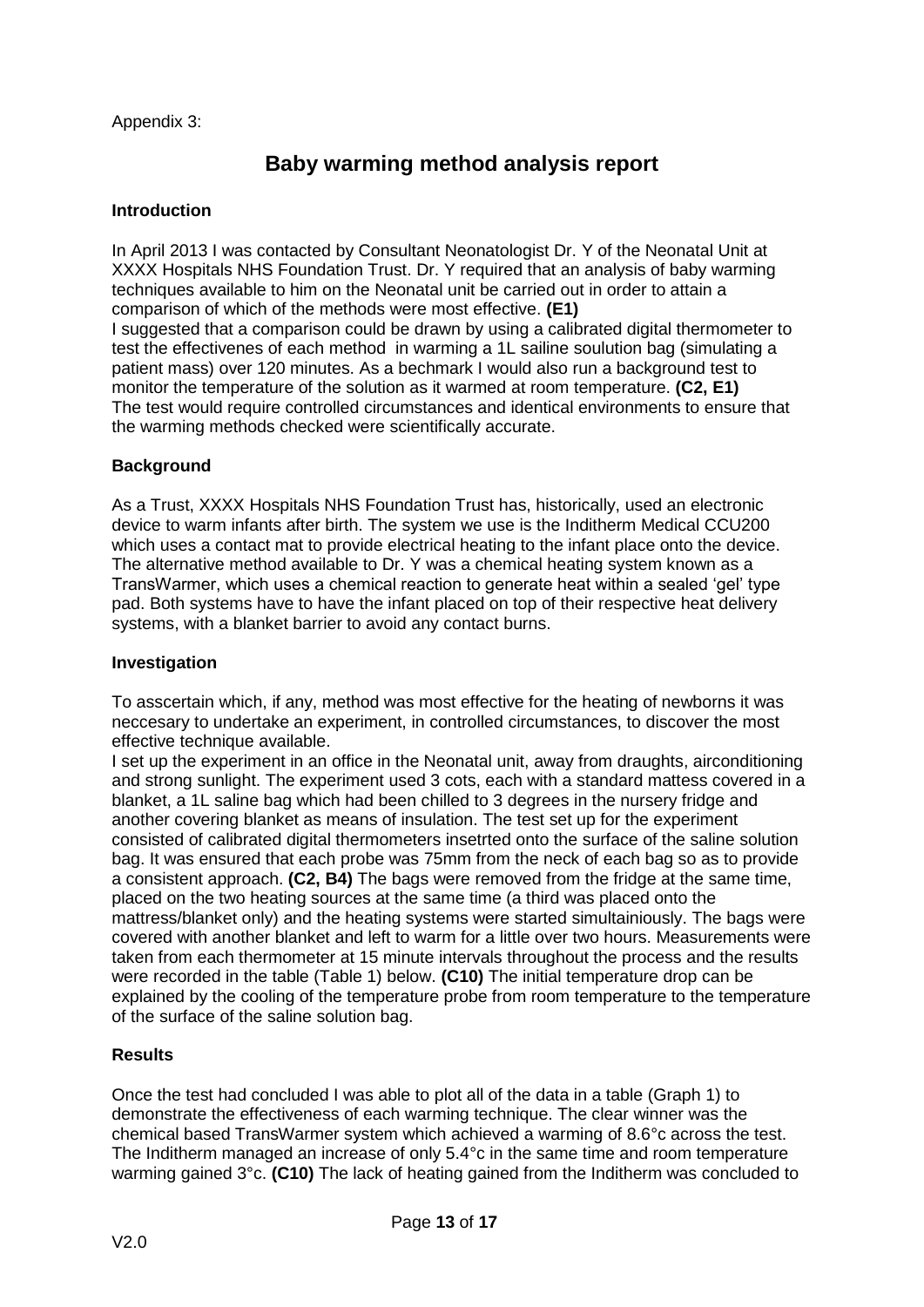be due to lack of mass on the conductive pad, but as the Neonatal unit's patients are often remarkably small/light there exists the possibility of lack of heat transfer due to lack of contact with the conductive pad.

| Inditherm       | <b>TransWarmer</b> | No Heating       |
|-----------------|--------------------|------------------|
|                 |                    |                  |
| Ambient         | Ambient            | Ambient          |
| $12.0^{\circ}c$ | $11.1^{\circ}c$    | $11.5^{\circ}c$  |
| $7.3^{\circ}c$  | $10.5^{\circ}$ c   | $7.5^{\circ}c$   |
| $8.0^{\circ}$ c | $12.1^{\circ}c$    | $7.9^{\circ}c$   |
| $8.7^{\circ}$ c | $15.2^{\circ}c$    | $8.5^{\circ}$ c  |
| $9.6^{\circ}$ c | $16.5^{\circ}$ c   | $9.0^{\circ}$ c  |
| $10.6^{\circ}c$ | $17.5^{\circ}c$    | $9.4^{\circ}$ c  |
| $11.5^{\circ}c$ | $18.2^{\circ}c$    | $9.7^{\circ}$ c  |
| $12.0^{\circ}c$ | $18.6^{\circ}$ c   | $10.2^{\circ}c$  |
| $12.7^\circ c$  | $19.1^\circ c$     | $10.5^{\circ}$ c |
|                 |                    |                  |

Table 1

- Tests carried out using 1L saline from fridge.
- Saline bags placed in cot, on single blanket, covered by two blankets
- Initial temperature drop due to thermometer probe cooling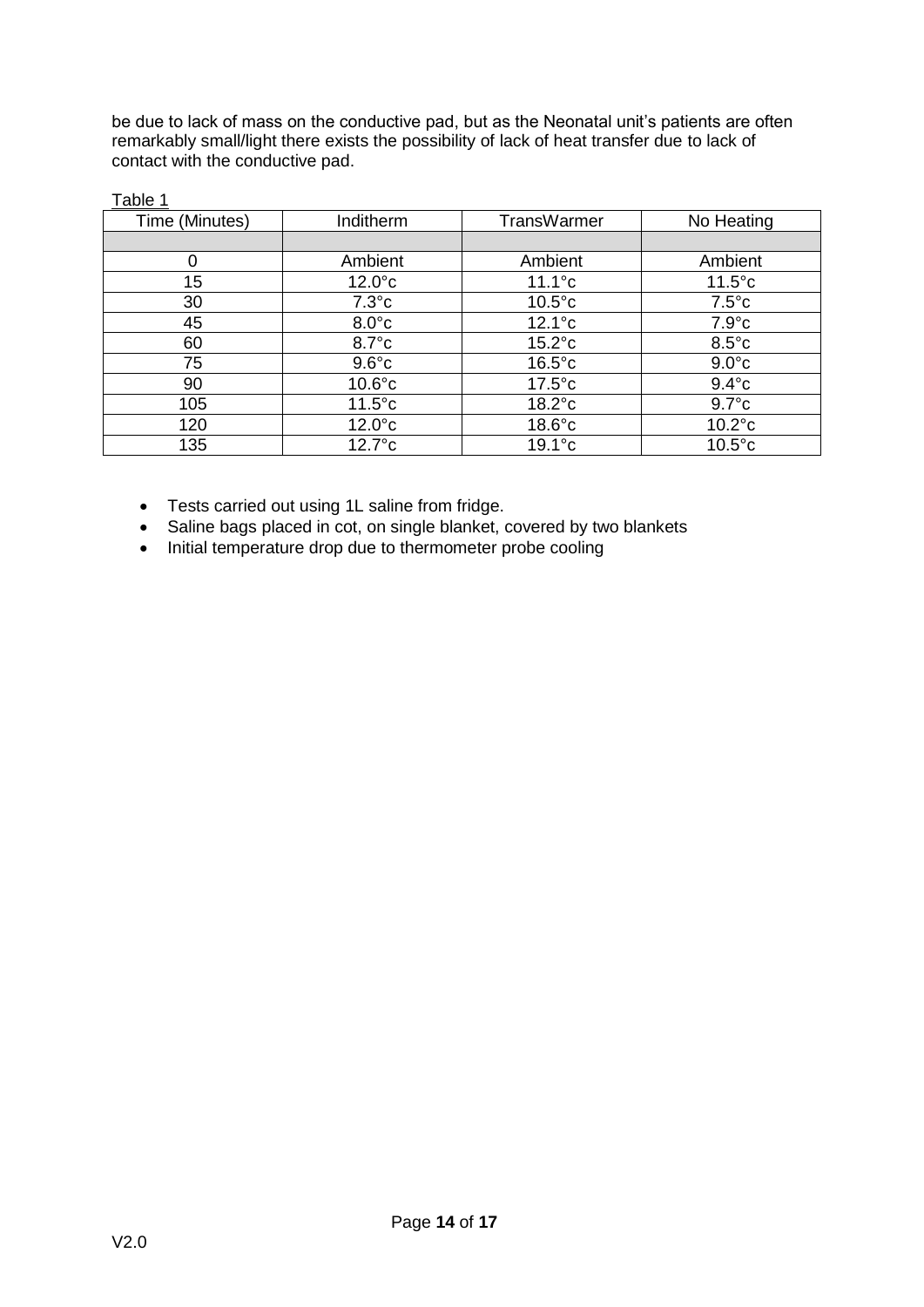Graph 1

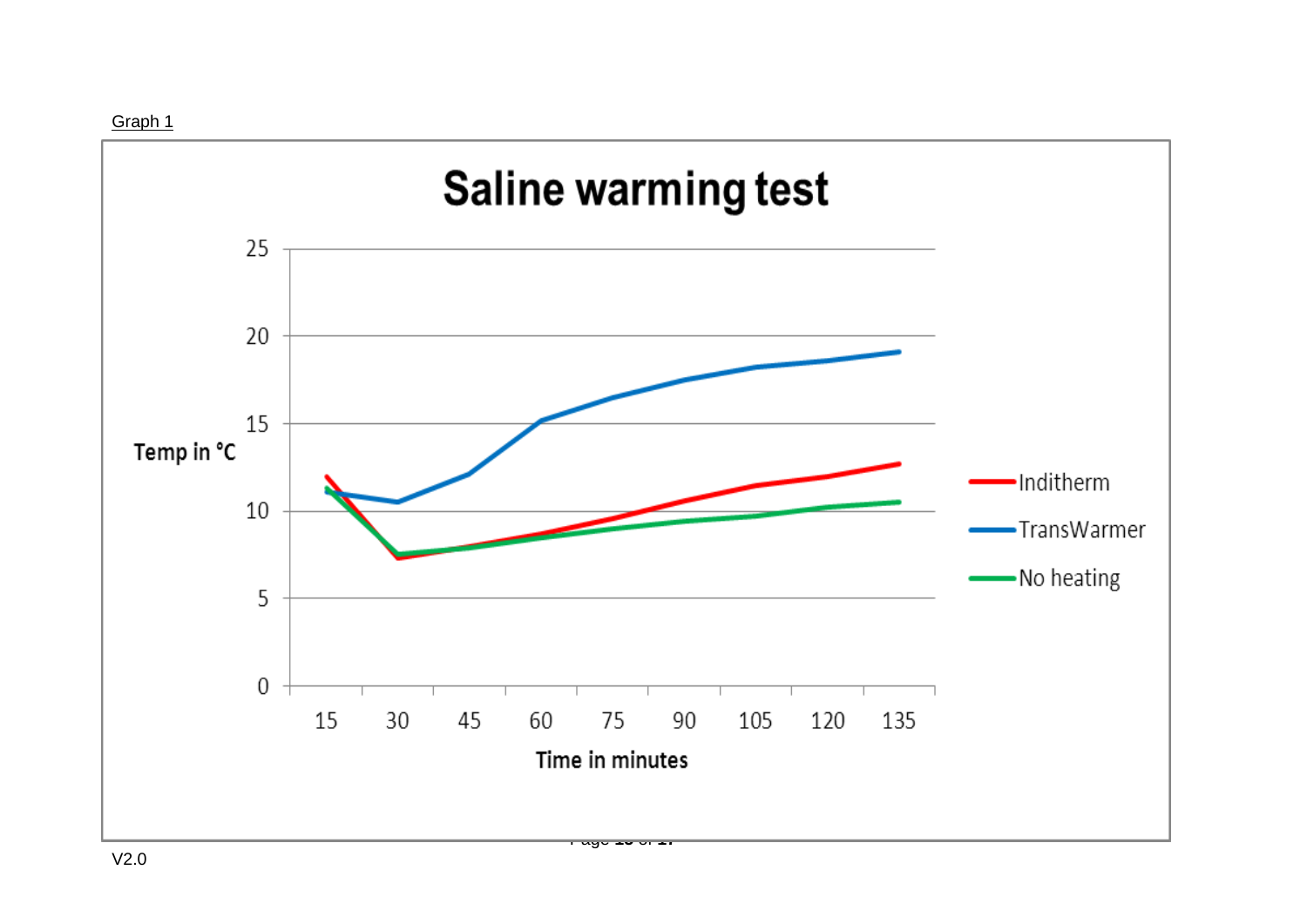#### **Conclusion/Implications**

The implications of this study are that there exists the possibility of a neonatal patient not receiving adequate heat transfer form the current baby warming system in place at XXXX Hospitals NHS Foundation Trust, this could lead to significant detriment to the patient and an increased hospital stay. This is an unacceptable risk and as such the decision was made to change from the Inditherm heating system to the chemical TransWarmer system for the more serious cases on the Neonatal unit. The TransWarmer is seen as the preferred method due to its quick heat up and consistent contact method. The TransWarmer is now used as a direct result of the work conducted in this experiment **(D4)**